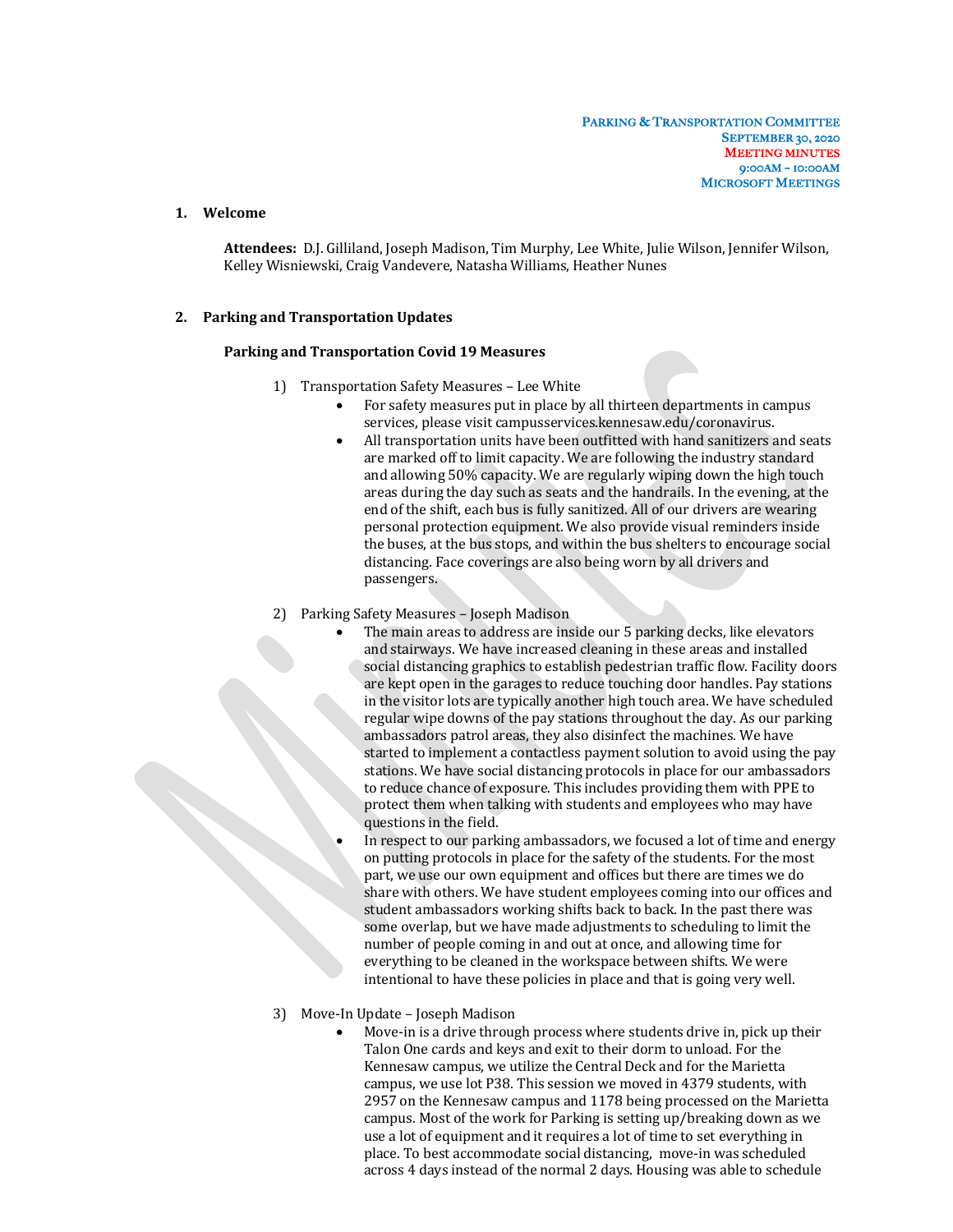arrivals to limit the number of people arriving in each window, and evenly distribute those arrivals across our various communities. From a parking and traffic standpoint, this was very effective and the procedure went very well. For the Marietta campus, we were able to utilize the P38 lot which pulled students off the main road which can back up traffic. Everything ran very smoothly.

- 4) Field Improvements Joseph Madison D.J. Gilliland
	- Kennesaw Campus – Joseph Madison
		- Pay Station Relocation- Our pay stations are solar powered and the large trees in the area can block the light and the machines won't charge. We have moved these pay stations to the center of the parking lot where they can receive light to charge.
	- Marietta Campus D.J. Gilliland
		- a. For the Marietta campus, we have reassigned permitting in different lots to make better use of the lots. P36 has been changed from East parking to Central Parking. At the back of campus, we have changed P21 and P22. P21 was a mixed lot, now it is a faculty/staff lot. P22 was East parking and it has been changed to West parking. This helps manage a large number of permit holders trying to park in a small lot.
		- b. Parking will continue to focus on low cost/no cost improvements. Like many departments, all of our revenue sources have been impacted by COVID and lower traffic on campus. In an effort to reduce expenses, we will delay significant projects unless there is a safety concern or if it is high priority. A large portion of our revenue every year goes to pay the debt on the five parking decks. This expense will not change for us this year. We are finding ways to reduce our expenses as much as possible and hope to resume striping projects and other larger improvements in the next fiscal year
- 5) Fall Permit Update D.J. Gilliland
	- Parking was surprised at the number of permits sold for fall semester considering the pandemic. We sold 17,000 permits. During a typical year, we sell approximately 23,000 to 24,000 permits. We have been able to schedule more on campus parking which allows us to cut down on our shuttle service. It is also a benefit to students because they can park closer to where they are attending classes.
- 6) Improvements to Parking system  $(T2)$  D.J. Gilliland
	- COVID 19 has given us the opportunity to work with our database team and break down student classifications within our system. We can now see which students are taking only online classes. This allows us to better manage our permit inventory. We can see which of our permit holders are on campus on a regular basis. Currently we have a mandatory parking fee and permit fee to generate revenue to pay the dept payments on our 5 parking structures. We are moving towards a permit fee only model. We are incrementally lowering the mandatory parking fee and increasing permit fees over the course of 4 years.
- 7) Contactless Parking Parkmobile D.J. Gilliland
	- We are partnering with a vendor called Parkmoble. Using this service, drivers can pay for parking without touching a pay station in the visitor lots. Drivers will be able to use the app on their phone to plug in their location and pay for parking. An added feature of using the app is the driver can add more time for parking if needed to extend their stay at KSU right from their phone.
- 8) Big Owl Bus Ridership Update Lee White
	- In 2020 we started with strong ridership in the spring, trending above where we were the year before. We did suspend service in the middle of